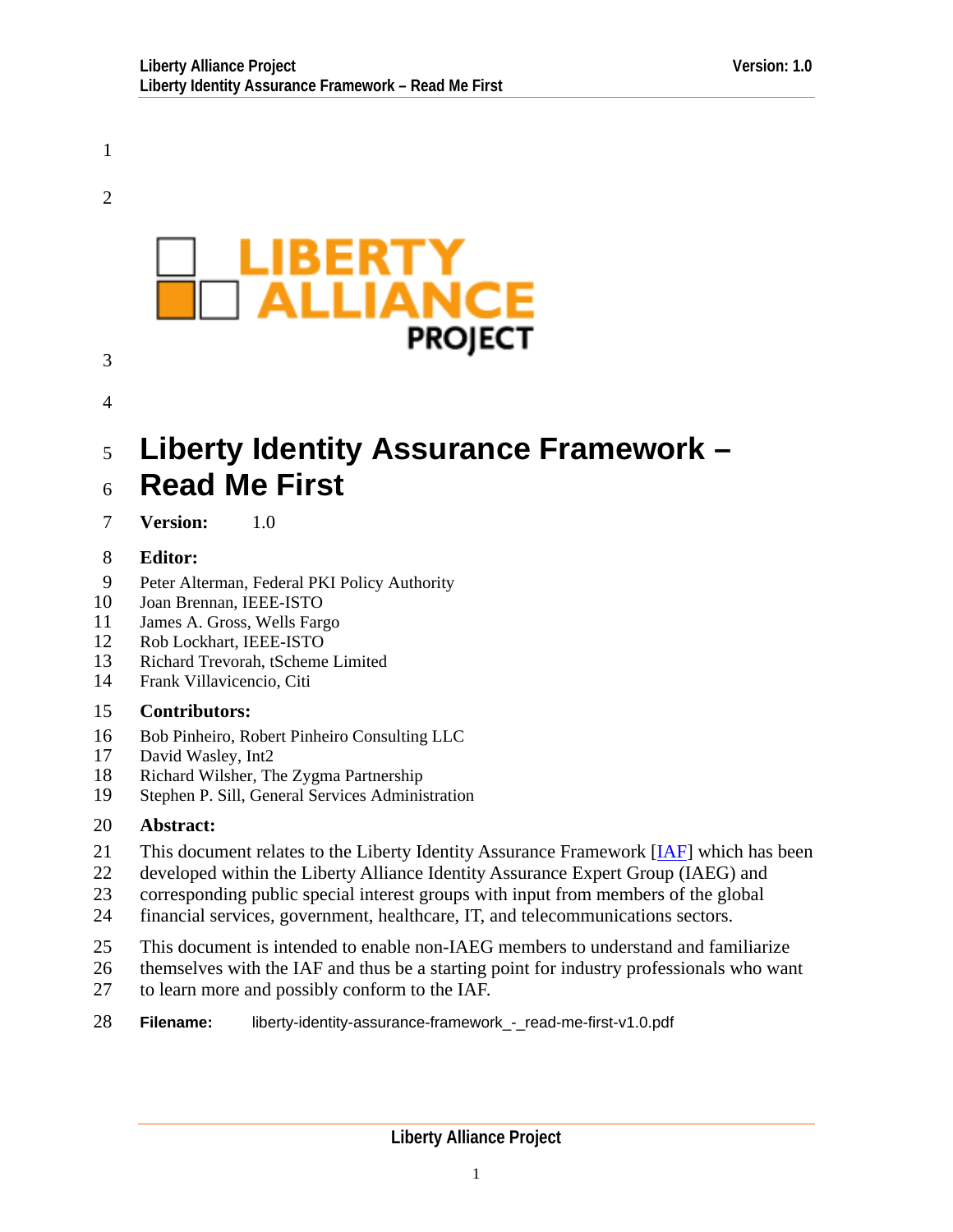29 **Notice:** 

#### This document has been prepared by Sponsors of the Liberty Alliance. Permission is hereby granted to use the document solely for the purpose educating the public. No rights are granted to prepare derivative works of this Liberty Alliance Publication. Entities seeking permission to reproduce portions of this document for other uses must contact the Liberty Alliance to determine whether an appropriate license for such use is available. Those who are interested in additional Liberty Publications are advised to review the Liberty Alliance Project's website (http://www.projectliberty.org/) for more information. Copyright © 2008 Adobe Systems; Agencia Catalana De Certificacio; America Online, Inc.; Amsoft Systems Pvt Ltd.; BIPAC; BMC Software, Inc.; Bank of America Corporation; Beta Systems Software AG; British Telecommunications plc; Citi; Computer Associates International, Inc.; Dan Combs; Danish National IT & Telecom

- 41 Agency; Deutsche Telekom AG, T-Com; Diamelle Technologies; Drummond Group Inc.;
- 42 Entr'ouvert; Ericsson; Falkin Systems LLC; Fidelity Investments; France Télécom; Fugen
- 43 Solutions, Inc; Fulvens Ltd.; GSA Office of Governmentwide Policy; Gemalto; General
- 44 Motors; GeoFederation; Giesecke & Devrient GmbH; Guy Huntington; Hewlett-Packard
- 45 Company; IBM Corporation; Intel Corporation; Kantega; Luminance Consulting
- 46 Services; Mark Wahl; Mary Ruddy; MedCommons Inc.; Mortgage Bankers Association
- 47 (MBA); Nanoident Biometrics GmbH; National Emergency Preparedness Coordinating
- 48 Council (NEPCC); NEC Corporation; Neustar, Inc.; New Zealand Government State
- 49 Services Commission; NHK (Japan Broadcasting Corporation) Science & Technical
- 50 Research Laboratories; Nippon Telegraph and Telephone Corporation; Nokia
- 51 Corporation; Novell, Inc.; OpenNetwork; Oracle Corporation; Ping Identity Corporation;
- 52 Postsecondary Electronics Standards Council (PESC); RSA Security Inc.; SanDisk
- 53 Corporation; Sun Microsystems, Inc.; Symlabs, Inc.; Telefónica Móviles, S.A.; Telenor
- 54 R&D; Thales e-Security; UNINETT AS; VeriSign, Inc.; Vodafone Group Plc.; and Wells
- 55 Fargo.
- 56 All rights reserved.
- 57

- 58 Liberty Alliance Project
- 59 Licensing Administrator
- 60 c/o IEEE-ISTO
- 61 445 Hoes Lane
- 62 Piscataway, NJ 08855-1331, USA
- 63 [info@projectliberty.org](mailto:info@projectliberty.org)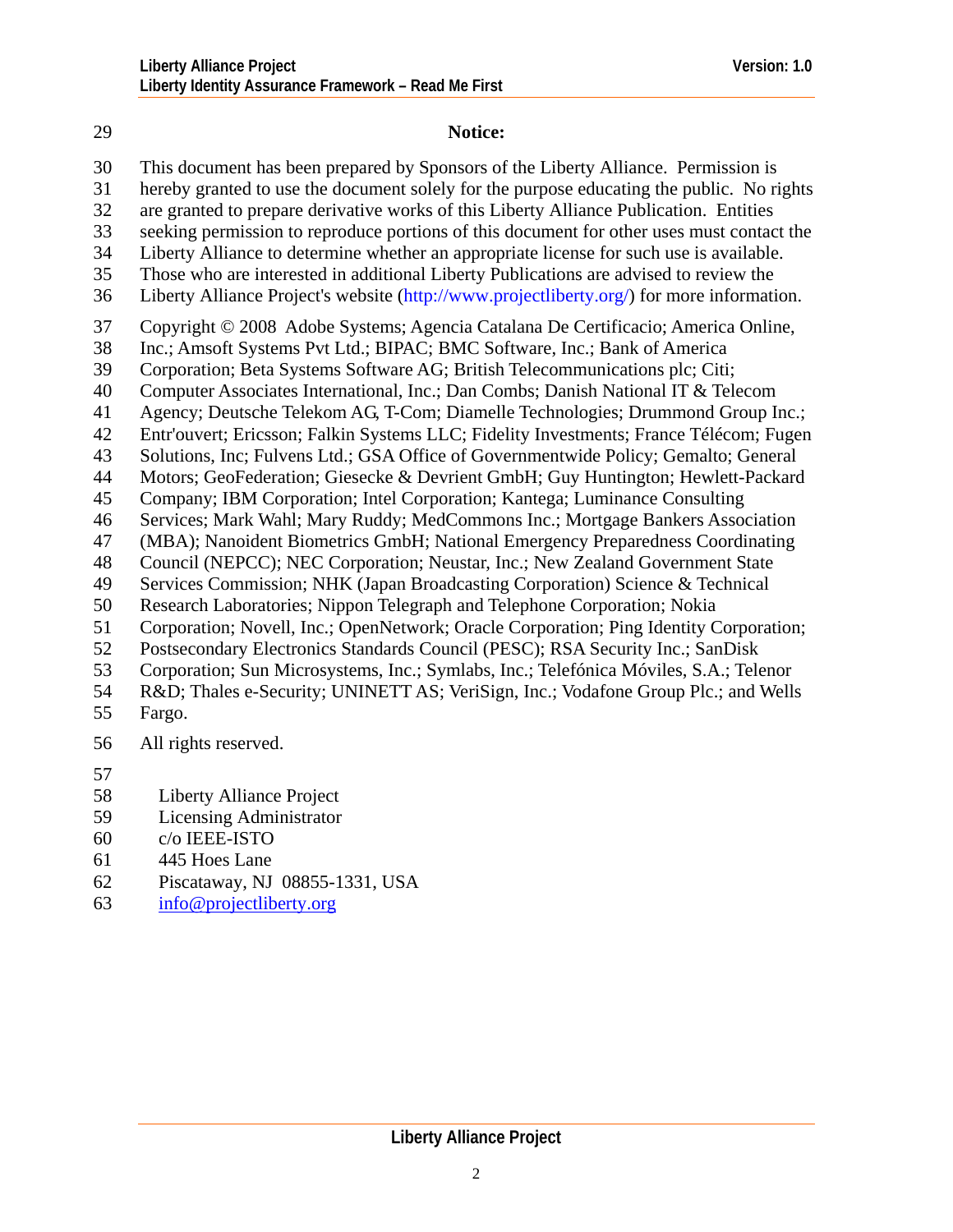#### 64 Contents  $65$

| 66 |  |  |
|----|--|--|
|    |  |  |
|    |  |  |
|    |  |  |
|    |  |  |
|    |  |  |
|    |  |  |
|    |  |  |
| 74 |  |  |
|    |  |  |
|    |  |  |
|    |  |  |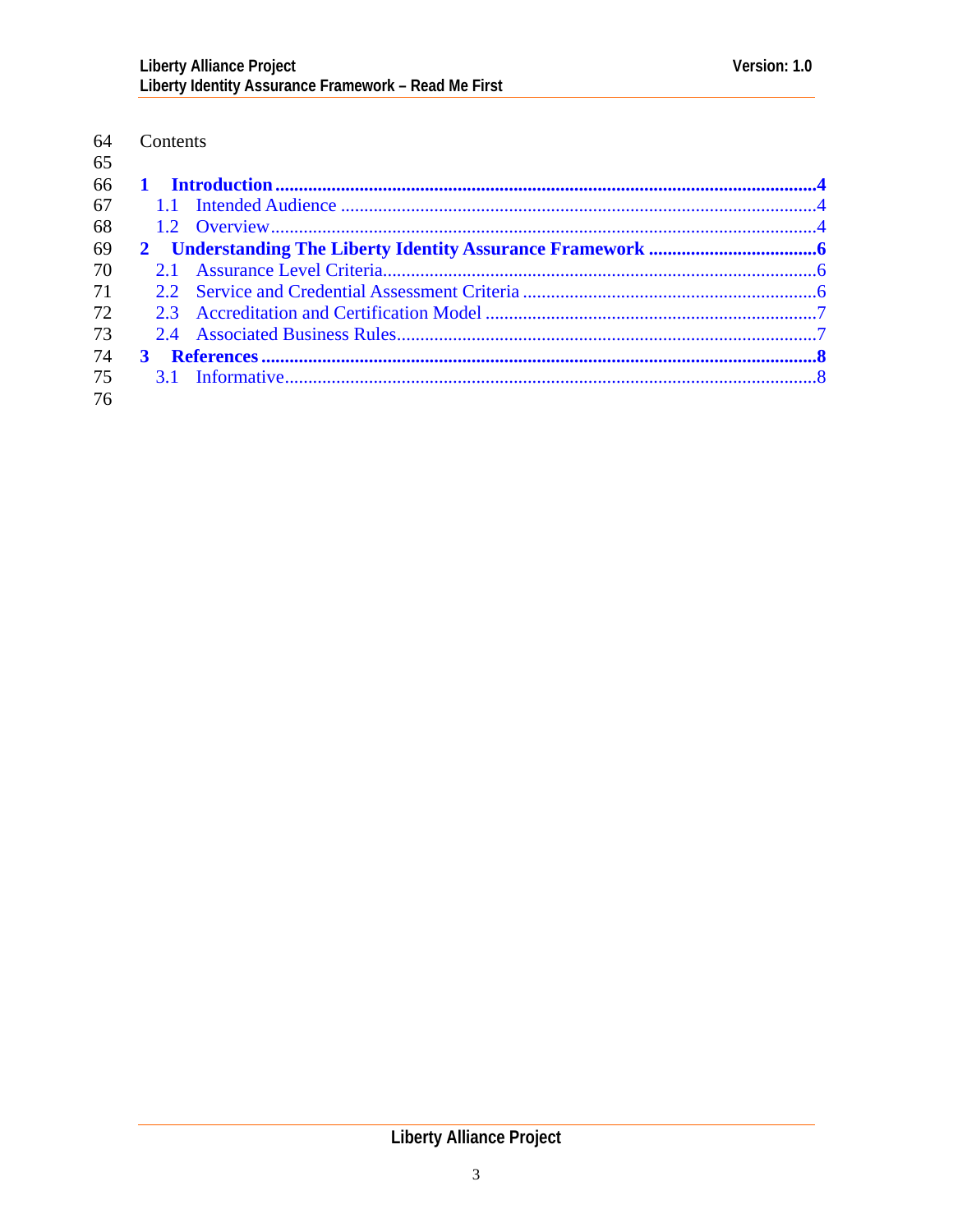# <span id="page-3-0"></span>77 **1 Introduction**

This document relates to the Liberty Identity Assurance Framework [\[IAF\]](#page-7-0) which has been 78

developed within the Liberty Alliance Identity Assurance Expert Group (IAEG) and 79

corresponding public special interest groups with input from members of the global 80

financial services, government, healthcare, IT, and telecommunications sectors. 81

- 82 This document is intended to enable non-IAEG members to understand and familiarize
- 83 themselves with the IAF and thus be a starting point for industry professionals who want

84 to learn more and possibly conform to the IAF.

## 85 **1.1 Intended Audience**

86 The intended audience for this document encompasses users of electronic identity

- 87 credentials, entities that rely upon these electronic credentials, credential service
- 88 providers who issue these electronic credentials, and assessors who review the business
- 89 processes of credential service providers. This audience typically includes managers and
- 90 decision makers responsible for developing strategies for managing access to online
- 91 resources based on trustworthy identification of potential users, as well as providers of
- 92 trustworthy online identity credentials.
- 93 Other audiences might include potential subjects of online identity services and IT
- 94 auditors who may be asked to evaluate online identity service providers.
- 95 The reader should have a basic understanding of technical and practical issues regarding
- 96 identity and online identity credentials as discussed in such forums, documents, and
- specifications as the EAP Trust Framework [[EAPTrustFramework\]](#page-7-0), the US E-97
- Authentication Federation Credential Assessment Framework ([[CAF](#page-7-0)]), and the 98
- 99 [[CABForum\]](#page-7-0).

## 100 **1.2 Overview**

101 In order to conduct any sort of business in an online world, entities (which include

102 people, organizations, applications, machines, etc.) need to be able to identify themselves

103 remotely and reliably. However, in most cases, it is not sufficient for the typical

104 electronic credential (usually a basic userID/password pair or a digital certificate) to

- 105 simply make the assertion that "I am who I say I am ... believe me." A relying party
- 106 needs to be able to know to some degree that the presented electronic identity credential
- 107 truly represents the individual referred to in the credential. In the case of self-issued
- 108 credentials, this is generally difficult. However, most electronic identity credentials are
- 109 issued by Credential Service Providers (CSPs), often referred to as identity providers
- 110 (IdPs): your workplace network administrator, your social networking service or online
- 111 game administrator, a government entity, or a trusted third party. You may have multiple
- 112 credentials from multiple providers ... most people do.
- 113 There are four main roles involved in making this online exchange trustworthy: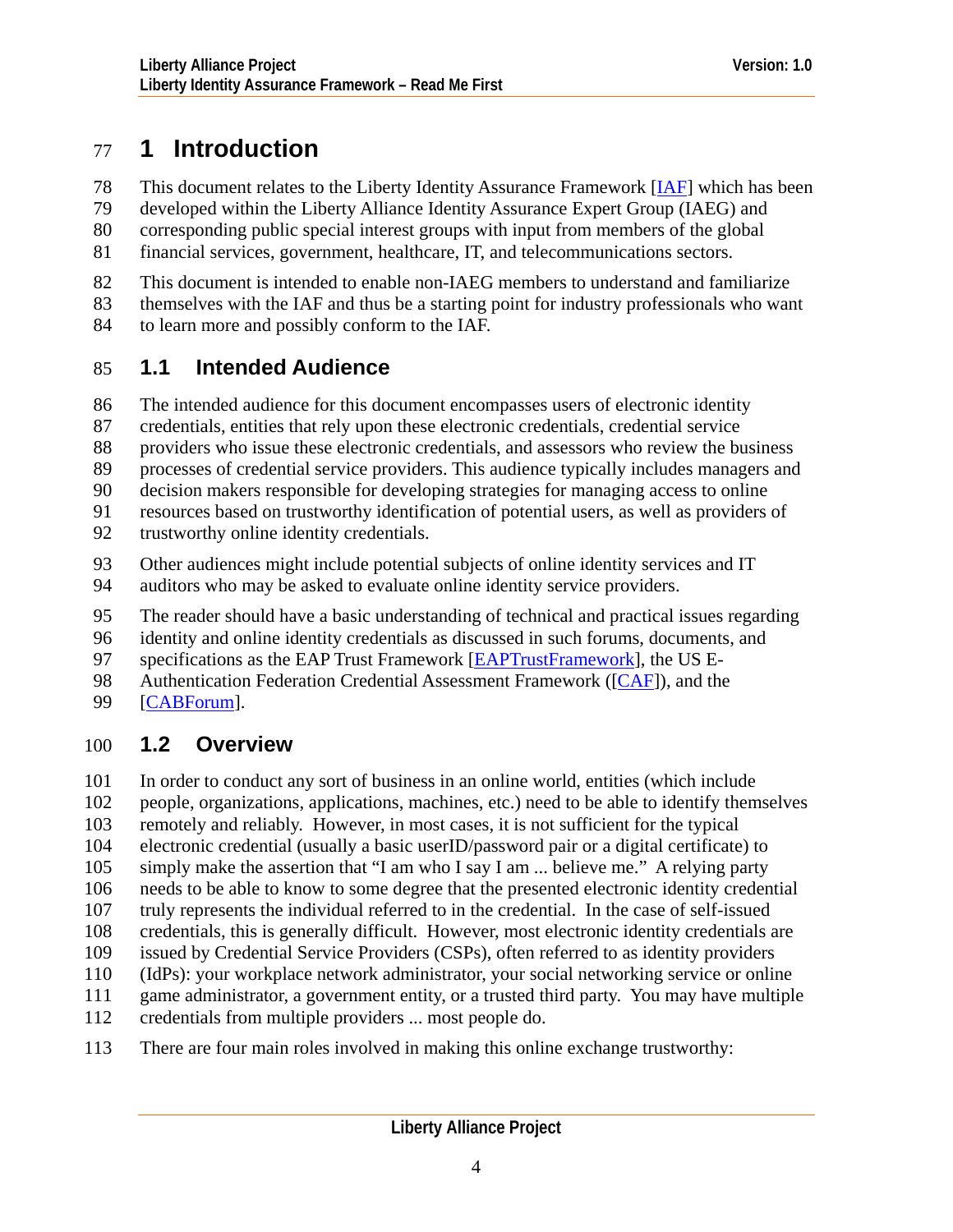- 114 1. Entities who are the subjects of identity credentials issued by a CSP, variously 115 referred to as "subjects" or "credential holders,"
- 117 116 2. CSPs who are providers of identity services and issuers of electronic identity credentials,
- 119 118 3. Auditors or assessors who review the business processes and operating procedures that CSPs follow, and
- 121 120 4. Entities that rely upon the credentials issued by CSPs, referred to as "relying parties."

122 123 124 125 126 127 128 129 130 131 132 133 134 135 136 137 Different CSPs follow different policies, rules, and procedures for issuing electronic identity credentials. In the business world, the more trustworthy the credential, the more stringent are the rules governing identity proofing, credential management, and the kinds of credentials issued. But while different CSPs follow their own rules, more and more end users (i.e., subjects) and relying parties (e.g., online services) wish to trust existing credentials and not issue yet another set of credentials for use to access one service. This is where the concept of identity federation becomes important. Federated identity provides CSPs, subjects, and relying parties with a common set of identity trust conventions that transcend individual identity service providers, users, or networks, so that a relying party will know it can trust a credential issued by CSP-1 at a level of assurance comparable to a common standard, which will also be agreed upon by CSP-2, CSP-3, and CSP-4. In this context, an assurance level describes the degree to which a relying party in an electronic exchange can, after performing certain tests to authenticate (validate) the origin of the exchange, be confident that the identity information being presented by a CSP actually represents the entity referred to in it and that it is the represented entity which is actually engaging in the exchange.

138 139 140 141 142 143 144 145 Identity federation offers many advantages to organizations, including recognized cost and time savings, ability to assure and monitor privacy and security, auditability to meet increasing global compliance demands, and the ability to minimize use and retention of personally identifiable information (PII). The opportunity, and its potential benefits, have been well-documented by early federated identity deployers and users, who recognized identity federation as a logical approach that unlocks a myriad of electronic business and online interactive opportunities which appeal to the end user's need for simplicity and high level of service.

- The [[IAF\]](#page-0-0) provides a means to enable relying parties to understand the trustworthiness of 146
- electronic identity credentials by other parties at commonly agreed levels of assurance. 147
- The IAF specifies the verification and proofing checks that CSPs carry out on entities, the 148
- way that CSPs run their services, and how the CSPs, themselves, are assessed to verify 149
- they are operating their services in conformance with their proclaimed level(s) of 150
- assurance and the stated terms of service. 151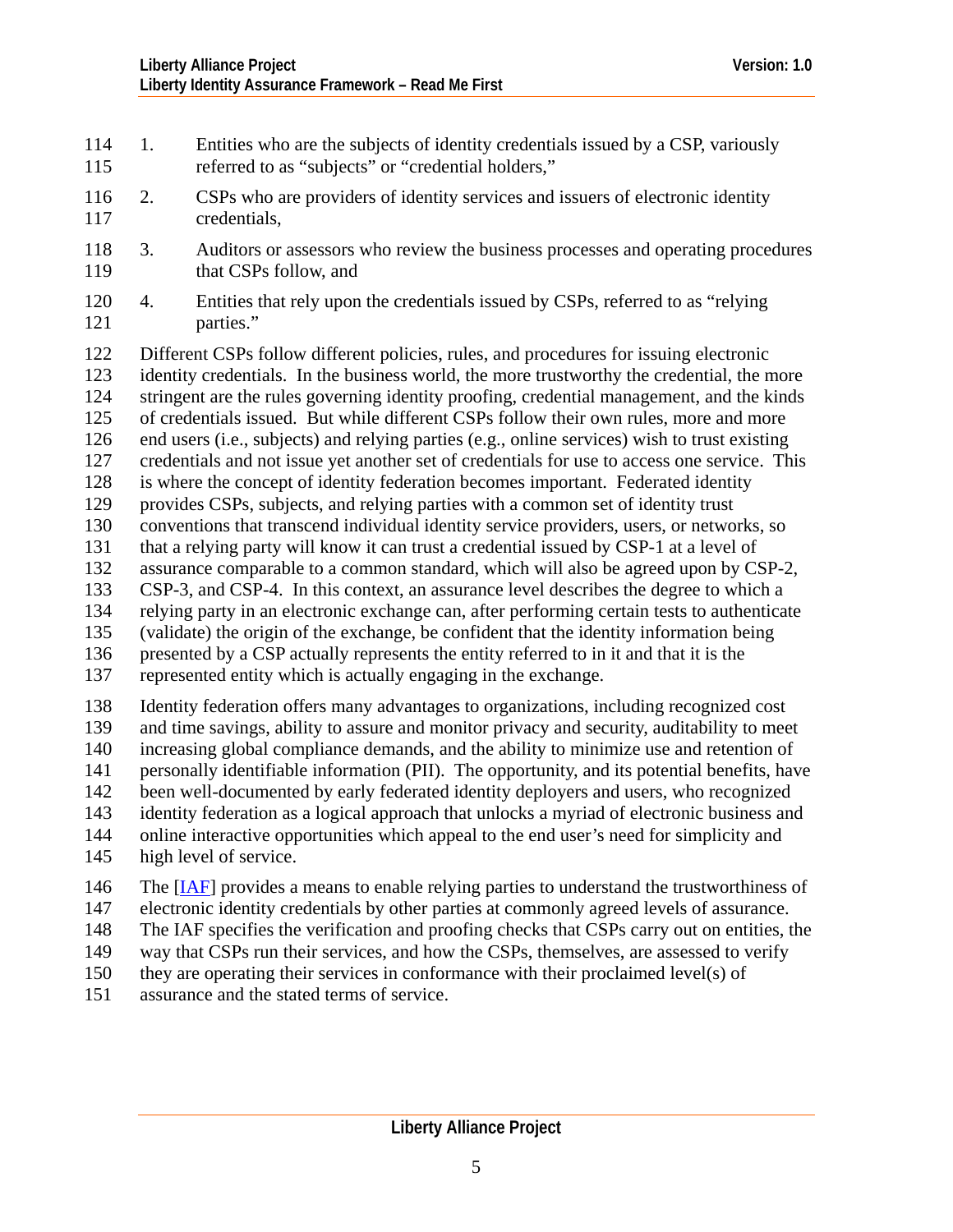# <span id="page-5-0"></span>152 **2 Understanding The Liberty Identity Assurance**  153 **Framework**

- The [[IAF\]](#page-7-0) is a standardized approach that defines processes and procedures for CSPs, 154
- relying parties, and operators of federated identity networks (Federation Operators) to 155
- trust each other's credentials at known levels of assurance. The main components of the 156
- IAF are: 157
- 158 1. Assurance Level Criteria;
- 159 2. Service and Credential Assessment Criteria;
- 160 3. Accreditation and Certification Model, and;
- 161 4. Associated Business Rules.

## 162 **2.1 Assurance Level Criteria**

163 164 165 Assurance levels are the levels of trust associated with a credential as measured by the associated technology, processes, and policy and practice statements. The IAF defers to the guidance provided by the U.S. National Institute of Standards and Technology (NIST) Special Publication 800-63 version 1.0.2 [\[NIST800-63](#page-7-0)] which outlines four (4) levels of 166

- assurance, ranging in confidence level from low to very high. The level of assurance 167
- provided is measured by the strength and rigor of the identity verification and proofing 168
- process, the credential's strength, and the management processes the CSP applies to it. 169
- The IAF then goes on to describe the service assessment criteria at each assurance level. 170
- 171 On the relying party side, these same four assurance levels address increasing levels of
- 172 risk. For each Assurance Level, the IAF defines commensurate risk mitigation measures
- 173 appropriate for the level of trust that may be assumed in the identity credentials. These
- 174 four levels have been adopted by the U.K. government, the Government of Canada, and
- 175 the U.S. Federal Government for categorizing required electronic identity trust levels for
- 176 providing electronic government services.

## 177 **2.2 Service and Credential Assessment Criteria**

- 178 The Service and Credential Assessment Criteria section in the IAF establishes baseline
- 179 criteria for organizational conformity, identity-proofing services, credential strength, and
- 180 credential management services against which all CSPs will be evaluated. The IAF also
- 181 establishes a protocol for publishing updates, as needed, to account for technological
- 182 advances and preferred practice and policy updates.
- 183 184 These criteria set out the requirements that identity services and their CSPs must meet at each assurance level within the IAF in order to receive Liberty accreditation.
- 185 CSPs can determine the assurance levels at which their services might qualify by
- 186 evaluating their overall business processes and technical mechanisms against the Service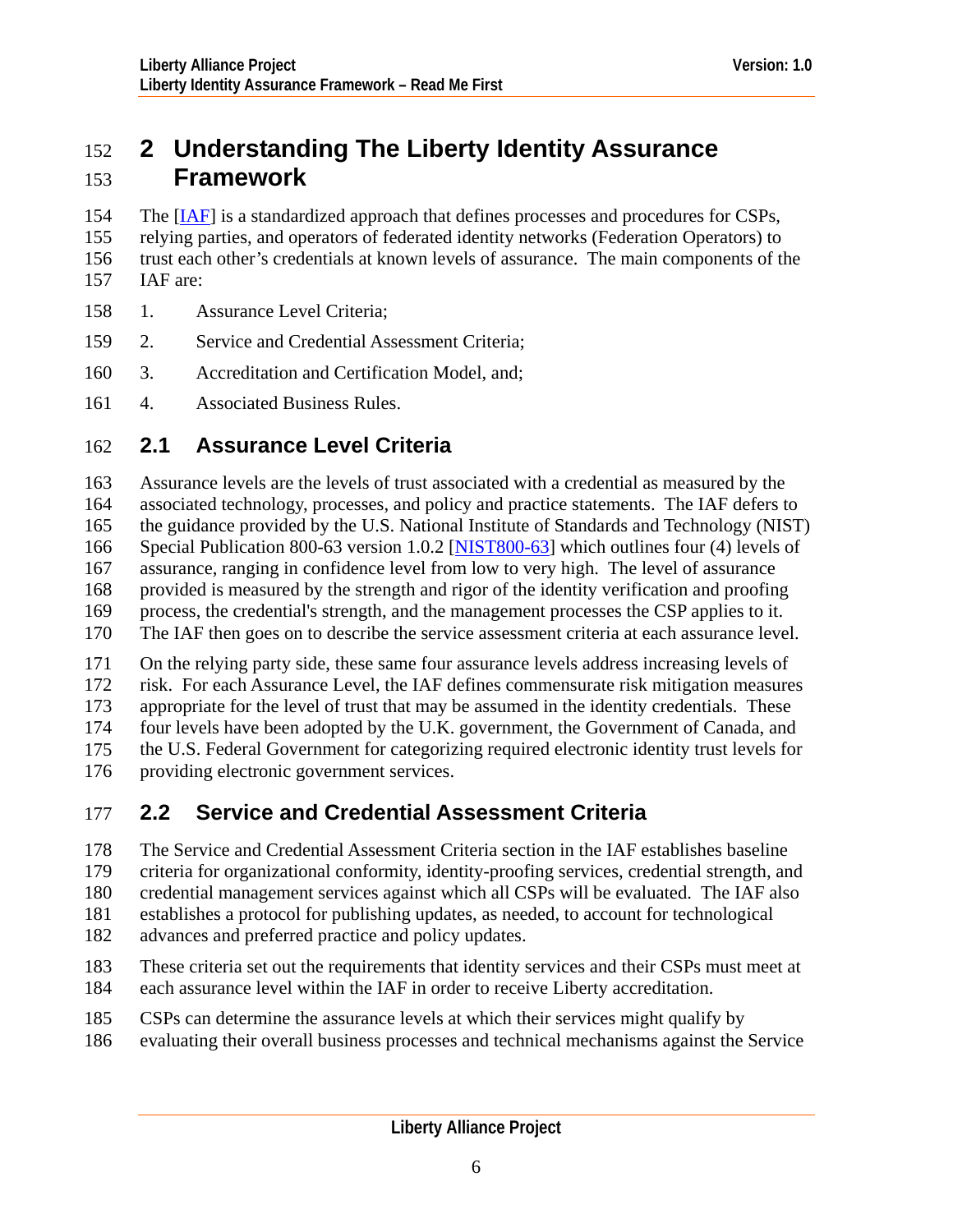<span id="page-6-0"></span>Assessment Criteria. The Service Assessment Criteria within each assurance level are the basis for assessing and approving electronic trust services. 187 188

### 189 **2.3 Accreditation and Certification Model**

The [[IAF\]](#page-7-0) uses a phased approach to establish criteria for certification and accreditation, initially focusing on CSPs and the accreditation of those who will assess and evaluate them. The goal of this phased approach is to provide, initially, federations and Federation Operators with the means to certify their members for the benefit of inter-federation and to streamline the certification process for the industry. It is anticipated that follow-on phases will target the development of criteria for certification of federations, themselves, as well as best practices guidelines for relying parties. 190 191 192 193 194 195 196

197 The IAF establishes the requirements that assessors must have in order to perform

198 199 assessments or audits for Liberty accreditation and defines the rules and requirements for the actual assessments.

### 200 **2.4 Associated Business Rules**

201 Signatories to these business rules agree that they govern the issuance, use, and validation

202 of credentials issued by IAEG-certified CSPs, the certification of such CSPs, and the

203 accreditation of those who assess CSPs. The Business Rules section of the IAF identifies:

204 how CSPs and relying parties can participate in or be bound by the rules; what the roles

205 and obligations are of the various parties to the rules, i.e., the IAEG, CSPs, relying

206 parties, and assessors; the means of enforcement of and recourse under the rules; and, the

207 general terms of the rules (including Governing Law, severability etc.).